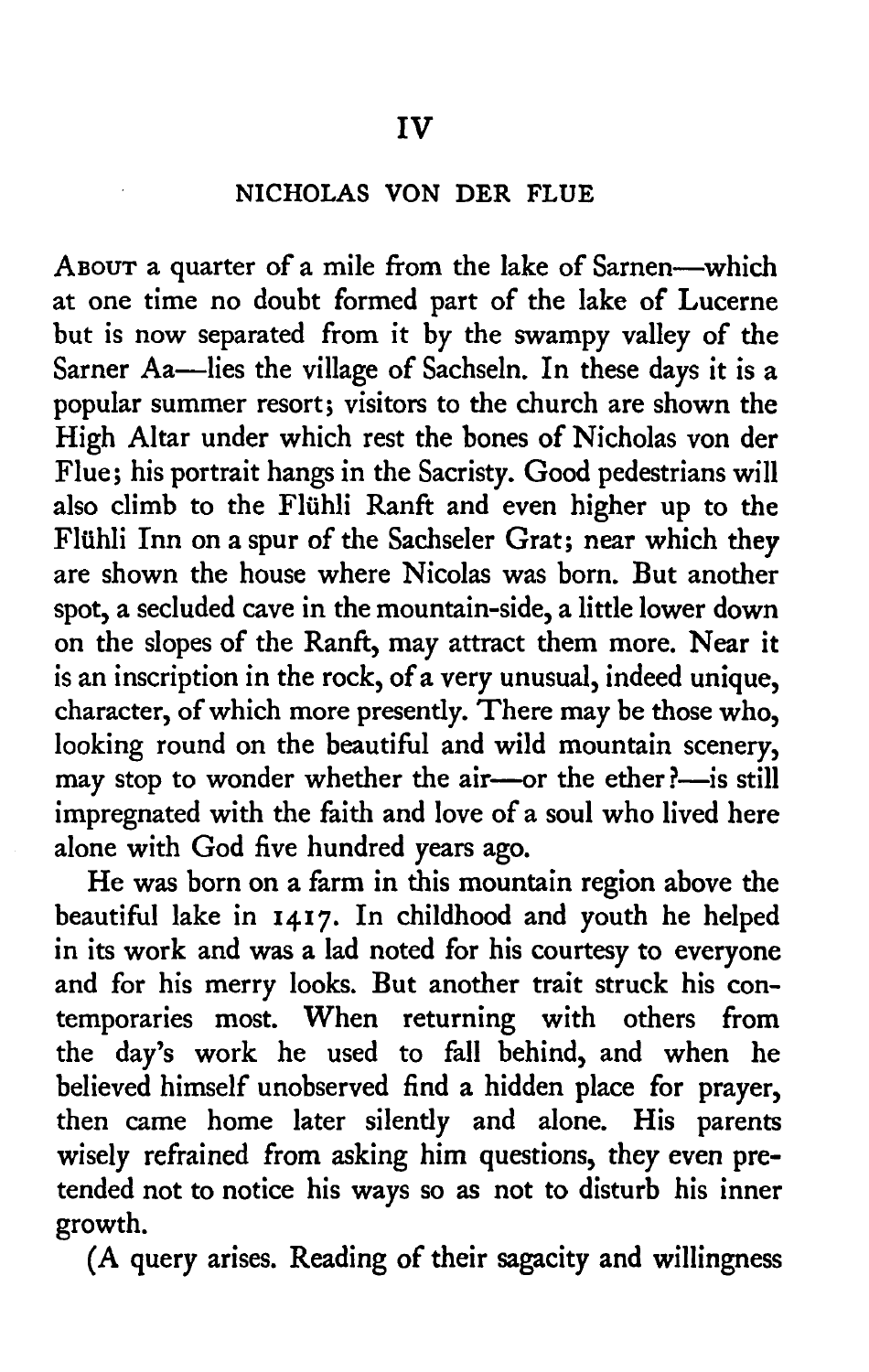to grant liberty, are we moderns correct in speaking of one's prejudiced parents and elders as "mediaeval"?)

A neighbour, Erni Rover, who was his friend and playmate, spoke in later years of remembering young Glaus often leaving him and the other boys and hiding in quiet places. Even fasting he practised as <sup>a</sup> boy, but tried to keep this hidden from everybody.

His inclinations then evidently were towards the life of <sup>a</sup> solitary. But his parents thought <sup>a</sup> man's natural life would be right for him, unless God called him to something else very specially and plainly. Of this Nicholas, whose name was generally shortened to Claus, did not feel sure, while love and filial obedience seemed <sup>a</sup> plain duty; he followed their advice and married. In course of time he became the father of ten children, five sons and five daughters, whom he brought up with great care and affection, training them in all the ways of godliness.

One of the sons later entered the Church; another, John von der Flue, was elected to the office of Amman in the lifetime of his father.

During these busy years of engrossing family cares and affections, oflabour on his farm and of public duties, Nicholas held fast to the practice of prayer. At midnight when he believed all in the house to be asleep he arose and remained until morning in intimate talk with God. One of his favourite oral prayers was the following :

"Lord, take away from me what turns me from Thee ! Lord, give me what furthers me towards Thee ! Lord, take me away from myself and give me to Thee !"

These practices of devotion and inward training of the soul had to be maintained in circumstances often unfavourable. The times were unsettled and threatening. War actually broke out; Claus was called up and had to join in the campaign of his country. The biographer gives no details,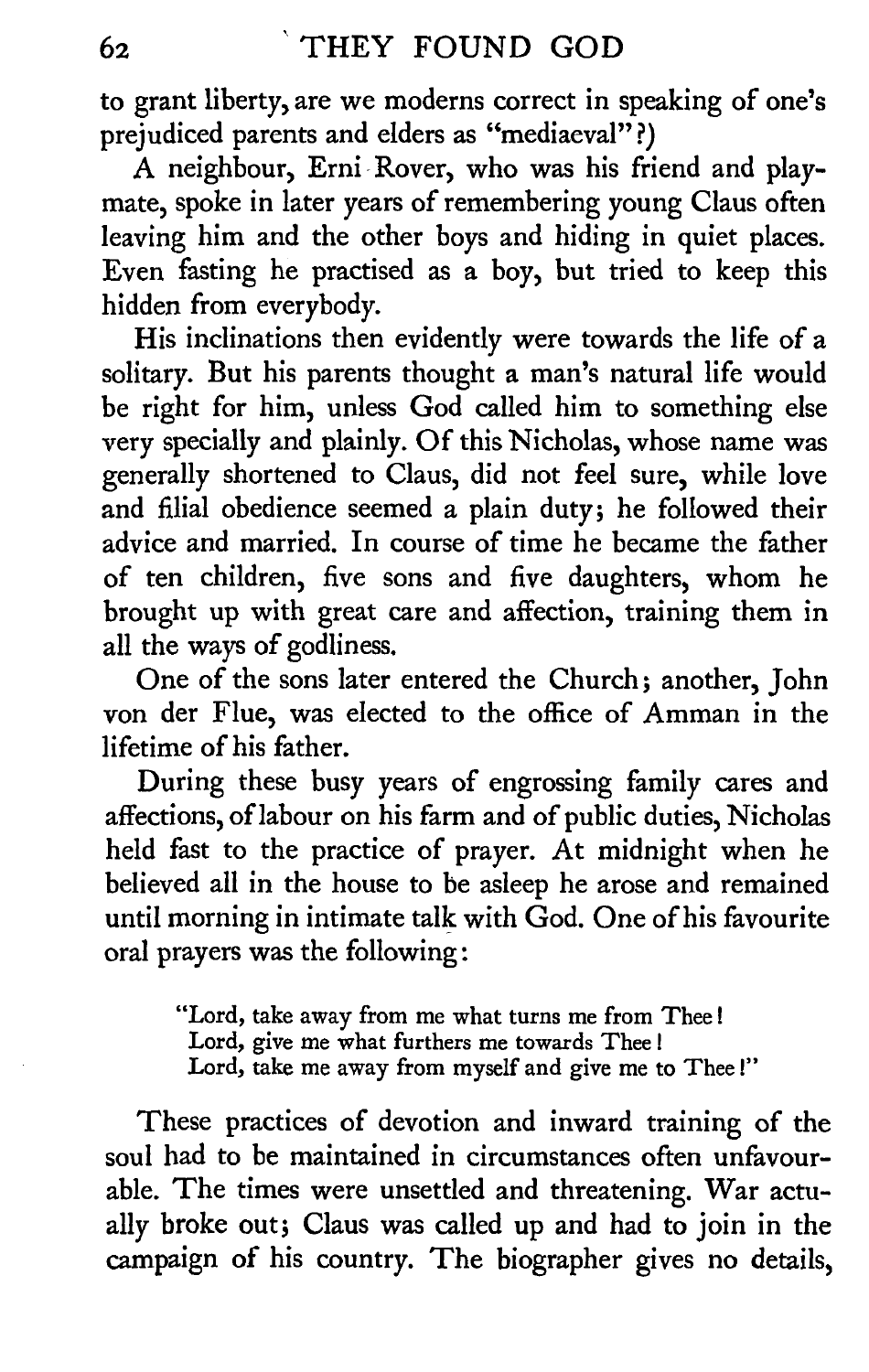only relates that though Glaus was repeatedly forced to take part in fighting he kept to the practice of prayer on active service as in his own home; he also did what he could to prevent plunder and to protect prisoners and widows and orphans.

In civil life he was noticed to possess a special gift for making peace between quarrelling parties; for this reason he was unanimously elected to the office of Councillor, though he greatly disliked all public offices or positions of honour.<br>Only often repeated requests induced him to accept this office. How he filled it one may gather from his words: "I have often been asked for advice in the affairs of my country, and <sup>I</sup> always gave my opinion. Through the grace of God, <sup>I</sup> cannot recollect ever having acted against my conscience, <sup>I</sup> never looked at the person; <sup>I</sup> never departed from the right." If to-day's language had been in use in his day, he would no doubt have summed up "I never compromised."

But the odds against plain adherence to righteousness became stronger and stronger. Claus saw so much injustice and dishonesty in the political and public life of his time that it seemed impossible to him to remain unspotted from the world if one had part in it. He was repeatedly elected Landamman<sup>1</sup> but steadily refused to accept it. To-day we may think that <sup>a</sup> Christian saint at the head of public affairs would be <sup>a</sup> splendid thing, and declare it <sup>a</sup> pity that he refused it-but perhaps reserve of judgment would be wiser. A soul may recognize <sup>a</sup> path as its own at which the world shakes its head. It is also possible that God may see <sup>a</sup> man's destiny to be the demonstration of His power in one special way.

Many thoughts must have passed through the mind of this middle-aged man, settled in a happy home, busy with his family and public affairs. Could not <sup>a</sup> man best serve God where He had put him? That many inward struggles took

<sup>1</sup> Landamman, the President of the Council of the Canton, the governing body for all administrative purposes.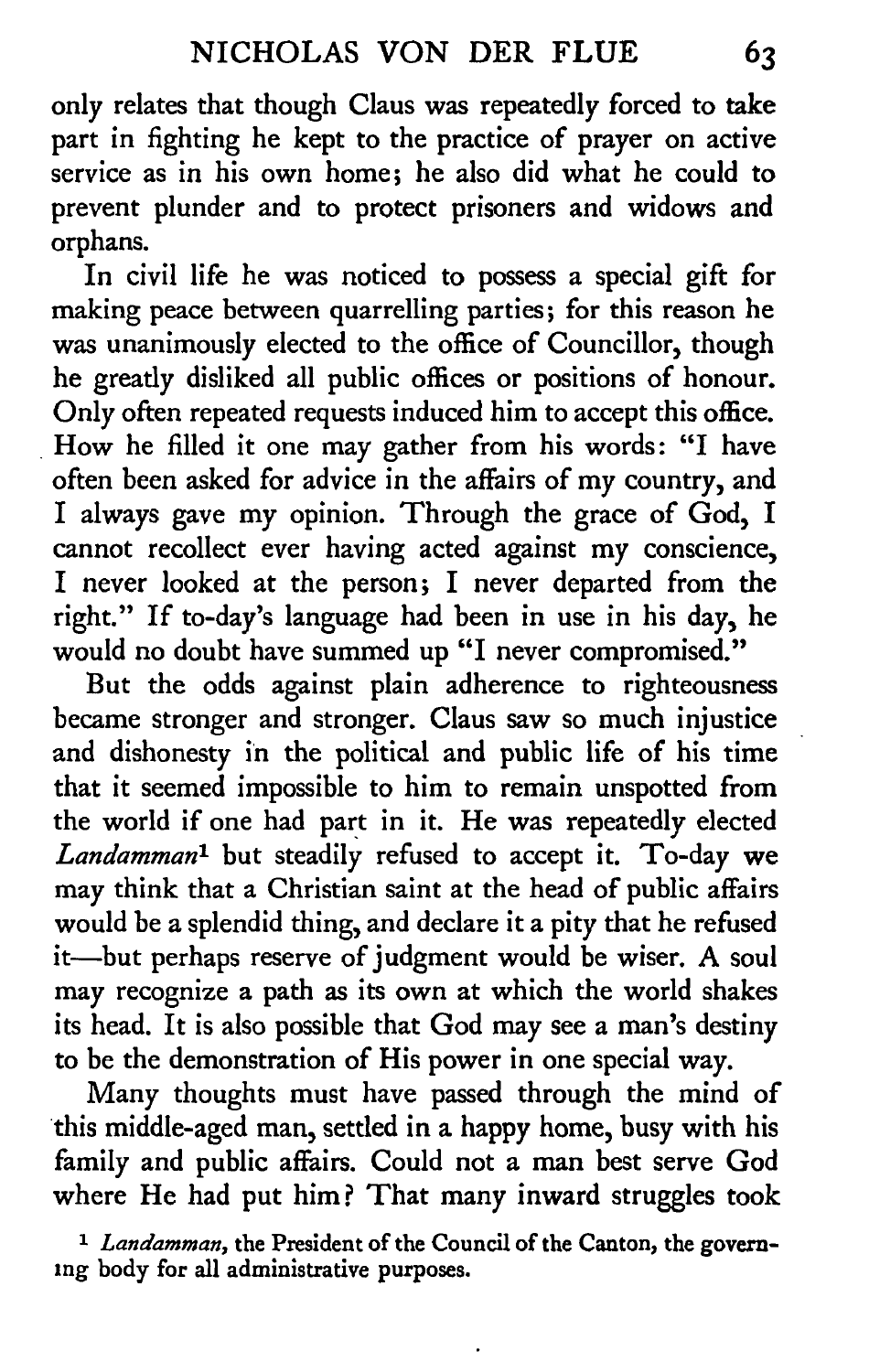place we may infer from <sup>a</sup> vision he had, and told his inti mates of. It happened when he was sitting alone in some Alpine meadow praying. Suddenly he saw by an inward sight the vision of a beautiful lily which was growing from his heart and mouth reaching up to the sky. He was regarding it with joy when cattle came into the field, and with them <sup>a</sup> fine horse. He looked particularly at the horse, saw the lily bending down towards it; the horse snapped at it and finally devoured it.

What did it mean ? Glaus asked himself. Perhaps it was <sup>a</sup> symbol of the love of <sup>a</sup> creature becoming <sup>a</sup> danger and causing harm? He resolved to place his whole devotion henceforth on God alone.

Day by day this temper of mind strengthened. He felt inwardly driven to <sup>a</sup> life of complete seclusion. How to effect this in the circumstances in which he found himself was puzzling; earnestly and fervently he sought guidance in prayer. Then he heard clearly the inner command in response to his prayer: Be careful for nothing. You are resolved to seek only God; then be without any other care. Forsake all you love; you will find that God cares for you.

He now told his wife of his resolution and asked her, for the love of God, to give him her consent and to help him carry out the divine will. He explained that his home and farm and worldly affairs would not suffer through his absence, for even if he remained he intended to delegate them to others. But without her consent he had no liberty to carry out his purpose. After many talks together, and after she had asked counsel of her relations she consented to his following the inner call. Nicholas now put all his He sent for his children and his relations and told them of his unshakable resolve, thanked them for their love and friendship, admonished them with many words to hold fast to God, "also he comforted them all, especially his wife and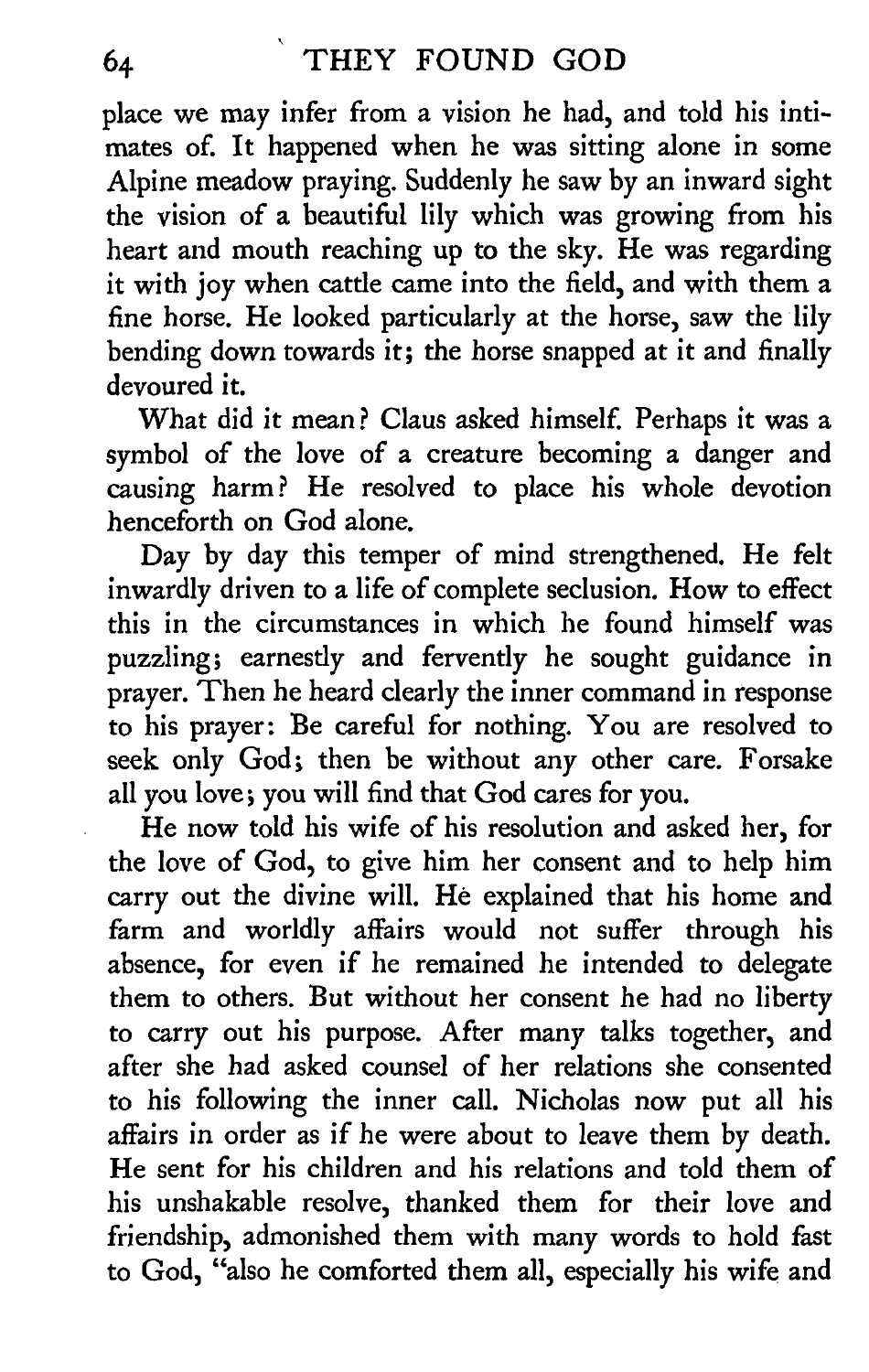children, by reminding them of their meeting again in heaven, kissed them, gave his children his fatherly blessing, commended them all to God and asked them to remember him in their prayers, and thus parted from them."

Who can relive in thought that heart-rending scene without being moved? And to how many then, as to us now, did it seem unnecessary and fantastic?

Clad as a poor pilgrim he left his home, barefooted, bareheaded, carrying no bundle and without any money.

First he wandered in the direction of Basel. But a peasant with whom he fell into conversation advised strongly against his settling in that region. After asking God to lead him where He would have him, he returned to his own canton of Unterwalden, to the Melchtal, <sup>a</sup> valley not far from his home, and there hid for eight days in a thorn thicket, absorbed in prayer and meditation. But a hunter discovered him and told others; soon the recluse was disturbed in his solitude by many who came to gaze on him from curiosity. He sought the greater loneliness at the very end of the valley, doubtless wild and lonely in those days, and there built himself by <sup>a</sup> cave <sup>a</sup> little dwelling where he remained until his death nearly

The greater part of the night and the whole morning he spent in prayer and meditation and would not see anyone. In the afternoon he walked about a little in the valley and saw visitors. For as soon as his peculiar way of living and the holy manner of his thought and speech became known, people flocked to see him from all parts, the learned and the simple, married folk, working men, children, officials, came to him; to all he spoke with love, save to those who came from mere curiosity or even the idea of tempting him. Such as these he refused to see. But to others he gave unstintedly of his inward treasures; none went away uncomforted or unhelped; scholars were astonished at his wisdom, though unlearned himself-it is uncertain whether he ever learned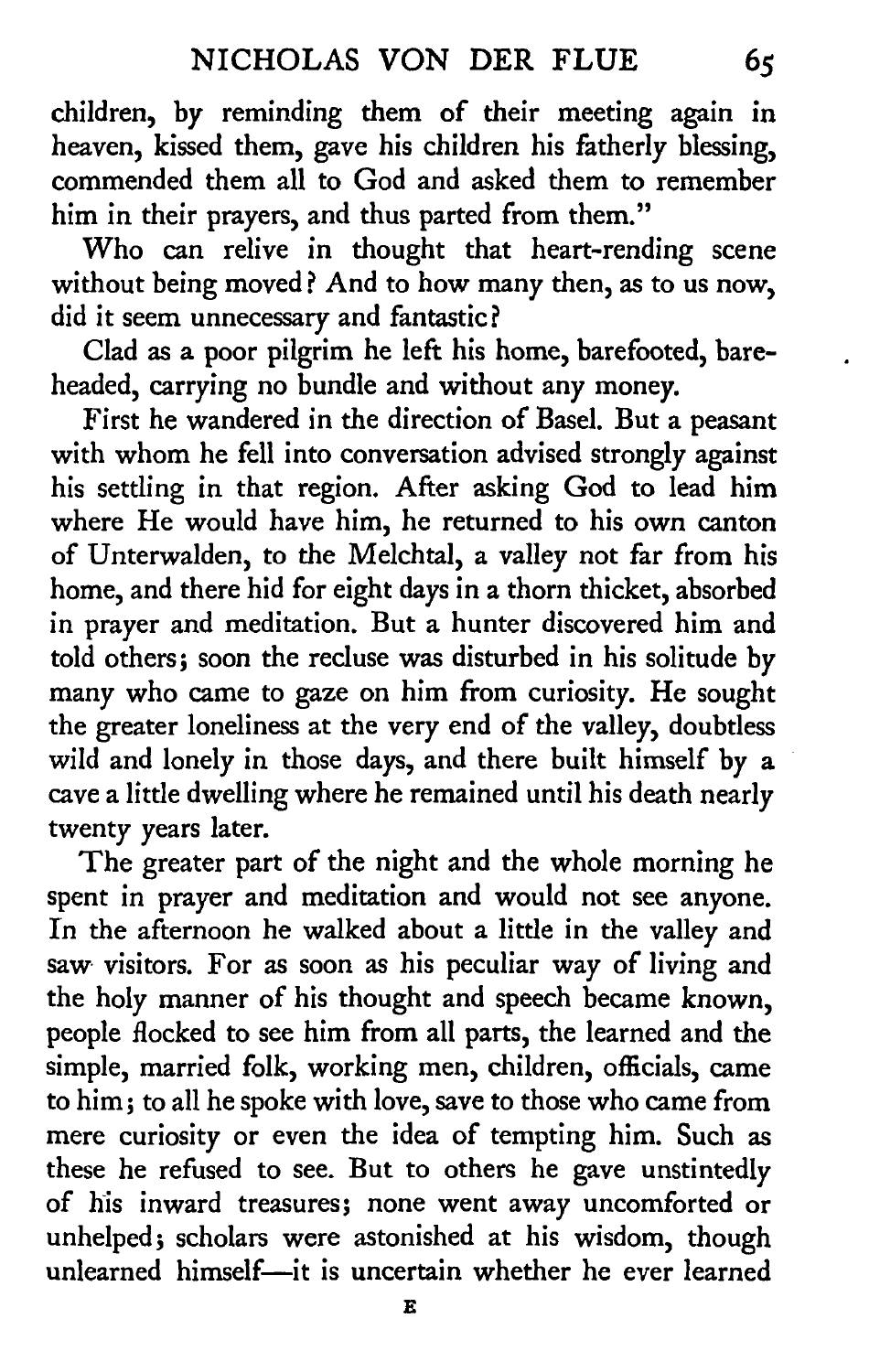to read—he solved their doubts and uncovered to them their ignorance in spiritual things. The mere sight of him inspired reverence; he was of tall and dignified appearance, but so lean that his bones could be seen through his skin. His voice was strong and manly, he spoke slowly and distinctly; a greyish brown coat reaching to his feet was all the clothing he wore, head and feet were always uncovered. His face had <sup>a</sup> radiant look; the peace of God deep within him shone from his eyes. To everyone he said at parting, "my son, my daughter, pray to God for me." His wife and children were allowed to come and see him at intervals; he encouraged them to walk in the love and fear of God. But of temporal things he spoke with them no more.

From the day that he went into the wilderness he took neither food nor drink save the host for nineteen and a half years.

Reading this statement we instantly find it incredible. So did his contemporaries. When the rumour of his perpetual fast got about all were offended, both temporal and religious authorities.

The civil authorities took it upon themselves to unmask this cheating anchorite. Unknown to him they had him watched day and night for <sup>a</sup> month. Finding rumour had spoken the truth they confirmed it publicly.

Then the bishop of Constance took the matter up, visited the recluse himself and ordered him to take food. But when he saw that in obeying his order Nicholas had to suffer unbearable pain, indeed wellnigh died, he left him to his special way of life. Nicholas himself always asserted that partaking of the body and blood of Christ preserved and strengthened him sufficiently. He must have descended for this to the church at Sachseln where later he was to rest.

In old-fashioned German spelling the inscription over his rock cell runs thus :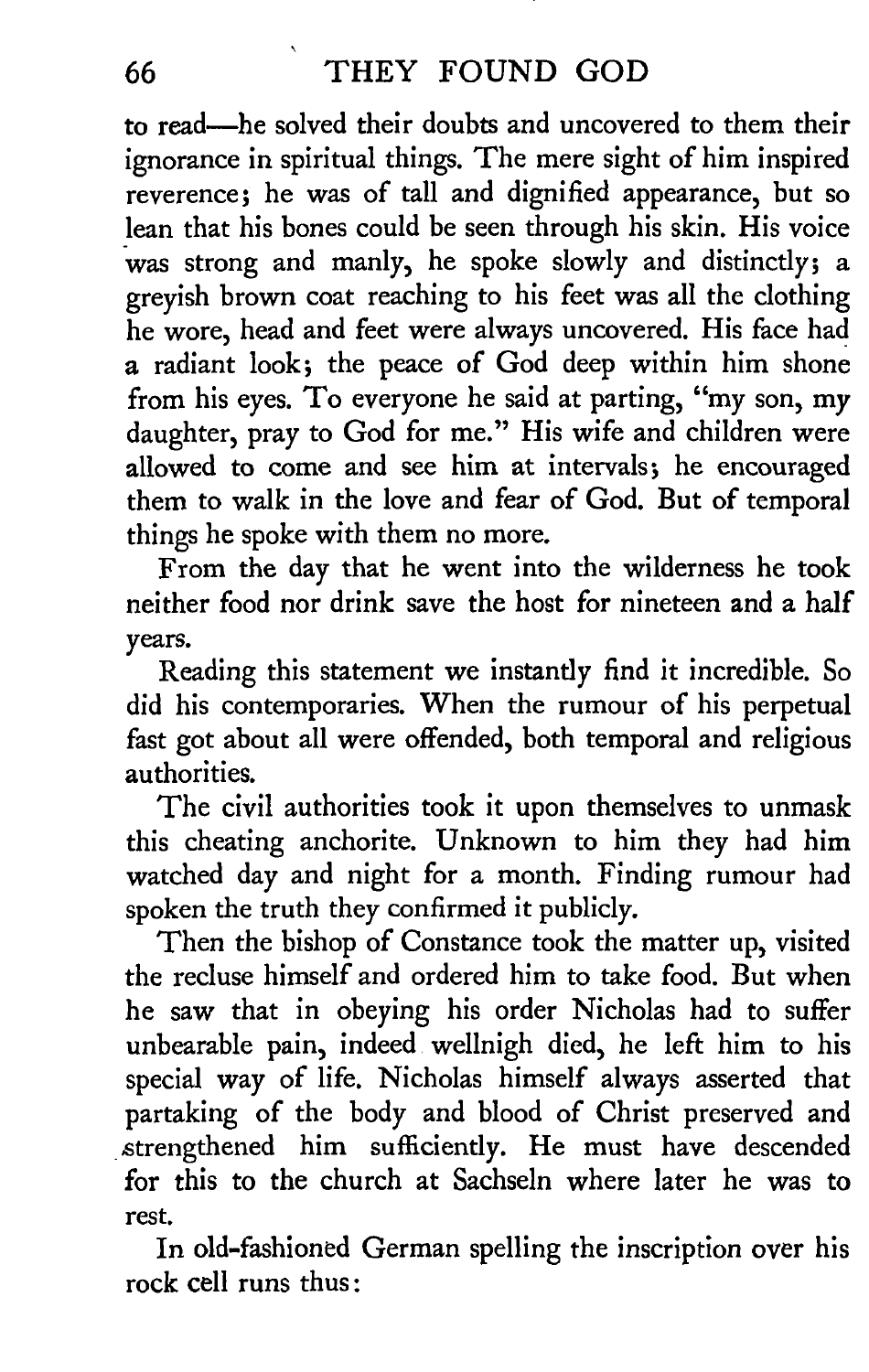"Bruder Claus von Flü ist gangen von Wyb und Kinder in die Wilde, Gott dient zwanzighalb Jahr ohne libliche Spys, ist gestorben 21. Merz 1487.

"Brother Claus von Flue went from wife and children into the wilderness and served God for nineteen and <sup>a</sup> half years without bodily food and died 21 March, I487-" 1

In the year 1481 the Swiss Cantons were at loggerheads among themselves. The Diet was held at Stans in the Canton of Unterwalden. Many struggled to preserve peace, but every proposal of conciliation was rejected by the assembly; tempers hardened and became heated, obstinacy held sway; one attempt after another to avert disaster and still find unity failed; civil war was imminent. In anger and despair the delegates parted in the evening, the morrow was to see the declaration of the end of union and of peace; civil war and with it the ruin of all Switzerland could no longer be averted.

A local pastor, Heinrich von Grundt, hearing of the imminence of the danger, arose and ran in haste through the night to Brother Claus (as he was by then universally called), represented to him the impending ruin of their fatherland and implored him to come to Stans with him forthwith. Nicholas heard in this the call of God; the two walked back together through darkness and dawn and reached Stans on the lake by morning. They went straight to the Council Hall where the delegates were about to break up the Assembly and with it <sup>a</sup> united Switzerland. All gazed in astonishment and awe deepening into reverence at the

<sup>1</sup> There are other instances of prolonged fasts. There is now living in <sup>a</sup> Bavarian mountain village <sup>a</sup> peasant girl who is stated to have taken no solid food since December 1922. Till September 1927 <sup>a</sup> little water was taken. Since then, neither food nor drink. The episcopal authorities of the diocese sent <sup>a</sup> commission of four nuns who were qualified nurses, to examine whether the fast was authentic. They watched uninterruptedly for fifteen days under the directions of the doctor in charge of the health bureau who came any time day or night without warning. Then an episcopal report was published to the effect that the fast was <sup>a</sup> proved fact.-Roy and Joyce, Theresa Neumann of Konnersreuth.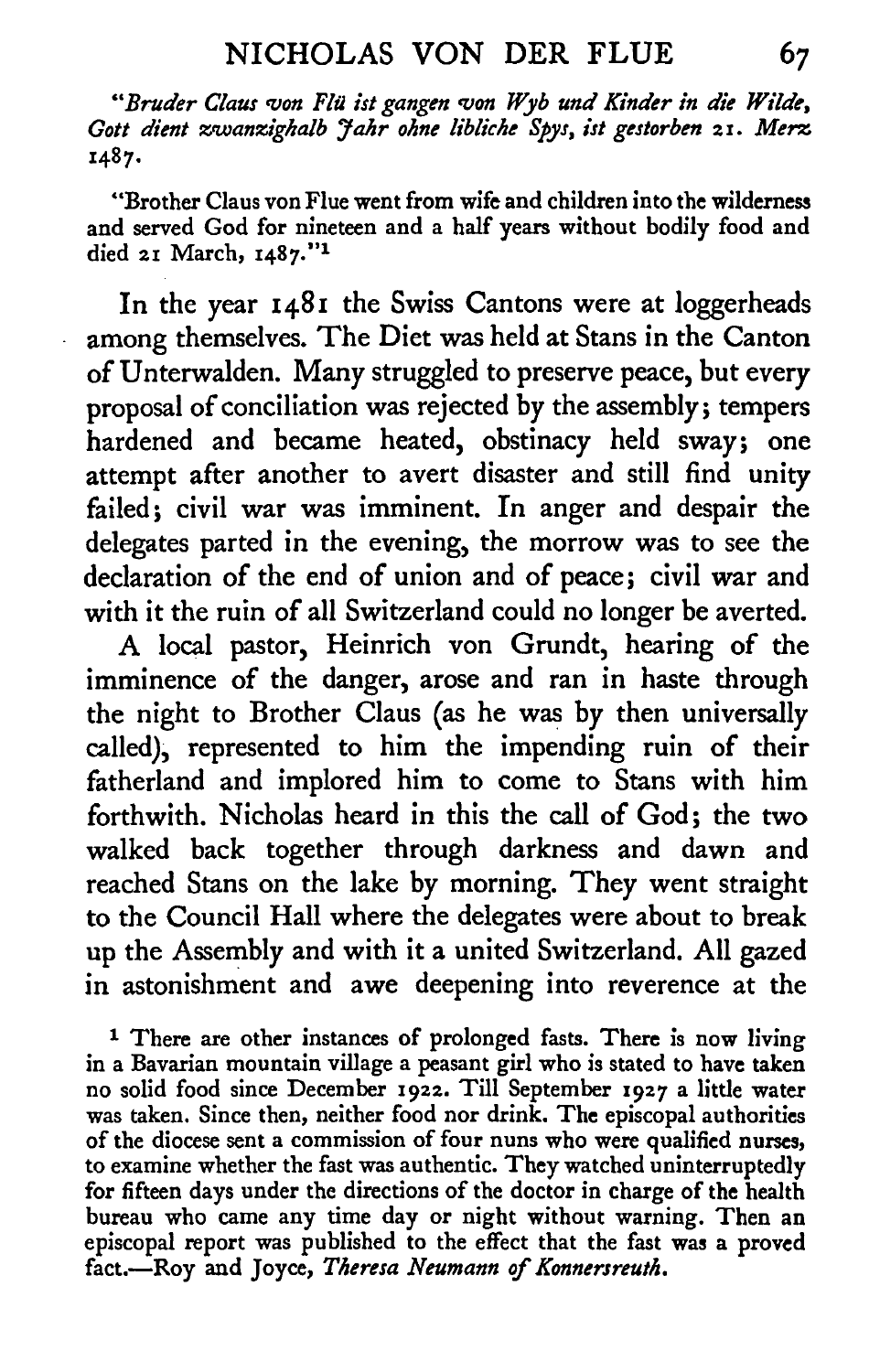strange figure standing suddenly in their midst, and waited silently for him to speak.

"Gentlemen," he began simply, "love for the welfare of our country and anxiety over the impending rupture and ruin into which your lack of union is about to plunge it, has brought me here from my solitude in the wilderness. <sup>I</sup> am wholly unfit to speak to a wise Council of State, for I possess no wisdom whatever. But what God has taught me, that <sup>I</sup> may tell you. Gentlemen, you who have yourselves received many benefits from God ought you not to show gratitude towards Him by serving your brethren and being at peace with them?" The historian does not record his further words indeed they matter little. It was the effect of his speech that was so extraordinary. Like an audience of old who was smitten to the heart by the words of an unlearned man, the hearts of this Assembly were changed. Themselves, their country, the issues at stake, appeared in <sup>a</sup> new light. Humbly they asked Brother Claus's advice. A pact embodying his suggestions was drawn up on the spot and signed by all the Cantons without exception. The country was saved.

It is for this service to his nation that his name is held in honour in Swiss history. (Discerning readers of <sup>a</sup> modern Swiss Baedecker will not withhold their tribute when they see his "honourable mention.")

Was it for this act of preserving peace that he-not knowing to what end-was called to live apart? By the time this event took place he had spent about fourteen years in his hermitage. During them, did he, by entirely subduing the life of the body and keeping his spirit in hourly living contact with God Himself, grow to the stature of <sup>a</sup> spiritual giant, so filled with power from on high that he easily handled and transformed dangerous and perplexing earthly situations which to men's reason and sight seemed impossible to solve and to save ?

Little indeed do we know of what one man can do who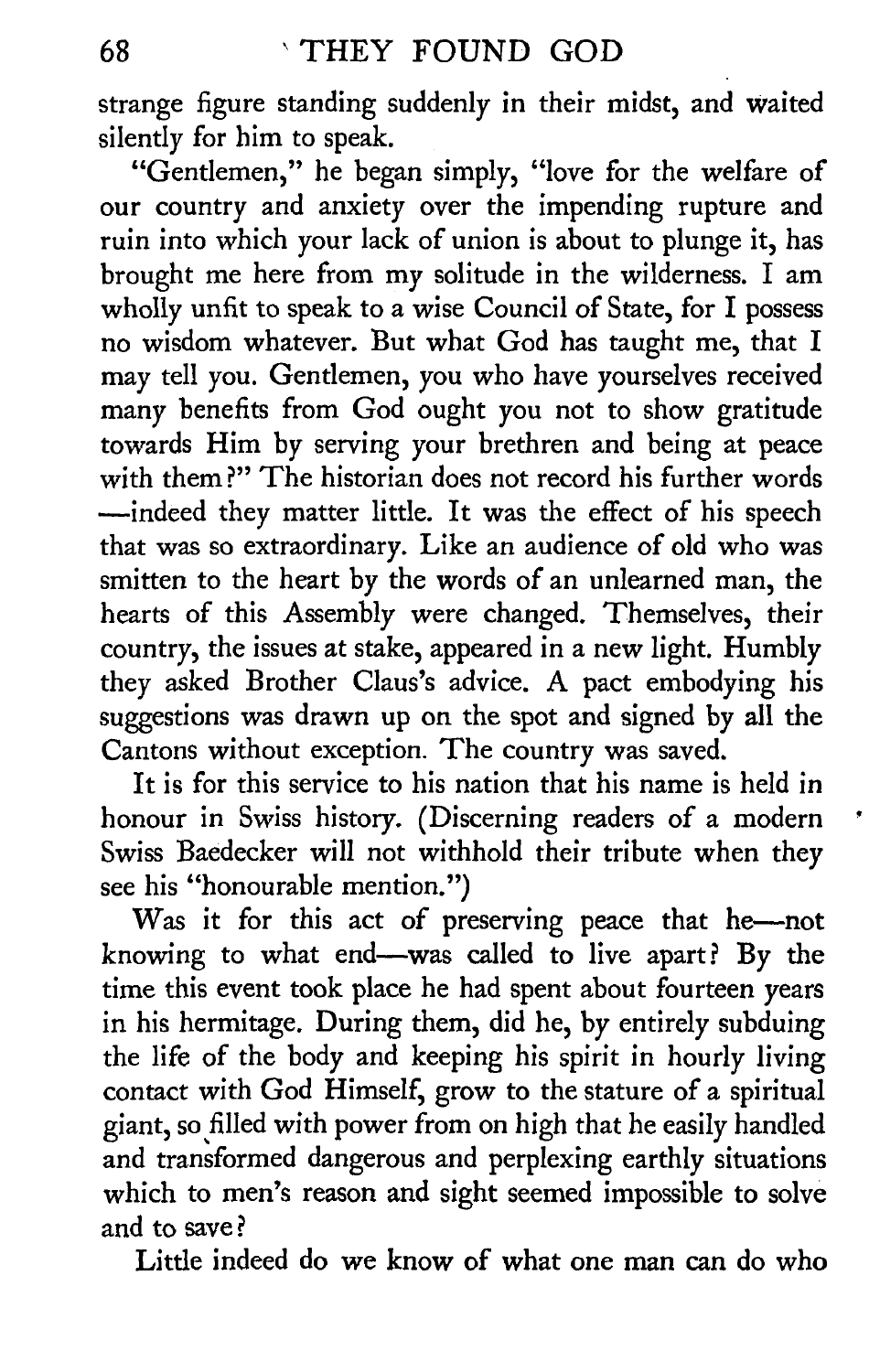boldly plunges for <sup>a</sup> life in <sup>a</sup> higher order, who "seeks God only and lets life go."

That he must have felt his life to be exceedingly rich, and that of ordinary people to be limited and poor, we may deduce from a vision he told of.

"I saw in my spirit <sup>a</sup> clear spring, from which waters flowed abundantly in three rivers, surrounded by a crowd of men working incessantly. To my astonishment they remained poor, in spite of their hard labour. Still less could <sup>I</sup> understand why they, poor and needy as they were, never went to draw from that spring which would have been so easy. found that numbers of people in <sup>a</sup> vast field were running easy. I looked more closely at what they were doing and about among themselves like ants, loaded with cares and work. I saw one man putting up a fence; everyone climbing over it had to pay him <sup>a</sup> penny. One was building <sup>a</sup> bridge over water; everyone crossing it had to pay him toll. Some went about piping and singing, some were playing childish games. But all wanted only the penny. <sup>I</sup> saw shoemakers, tailors and other workers, all keen on the penny. Yet all remained poor. And no one came to the spring to drink from it."

"They have forsaken Me, the fountain of living waters, and hewed them out cisterns, broken cisterns that can hold no water" (Jer. ii.  $13$ ) was perhaps the basis of this vision. We do not know if Brother Claus could read, he is stated to have been unable to write, so must have dictated the few letters and short treatises ascribed to him, from which a few quotations may be made witnessing to his spiritual insight.

"Thy failings are due to thy desires ever driving thee outside thyself. Return into thyself and bear thy shortcomings unmoved. Learn to have patience with thyself, then thou wilt have it with others.

"No one can harm thee, except thyself. Therefore fear none but thyself, and never trust thyself. . . . Hold on to